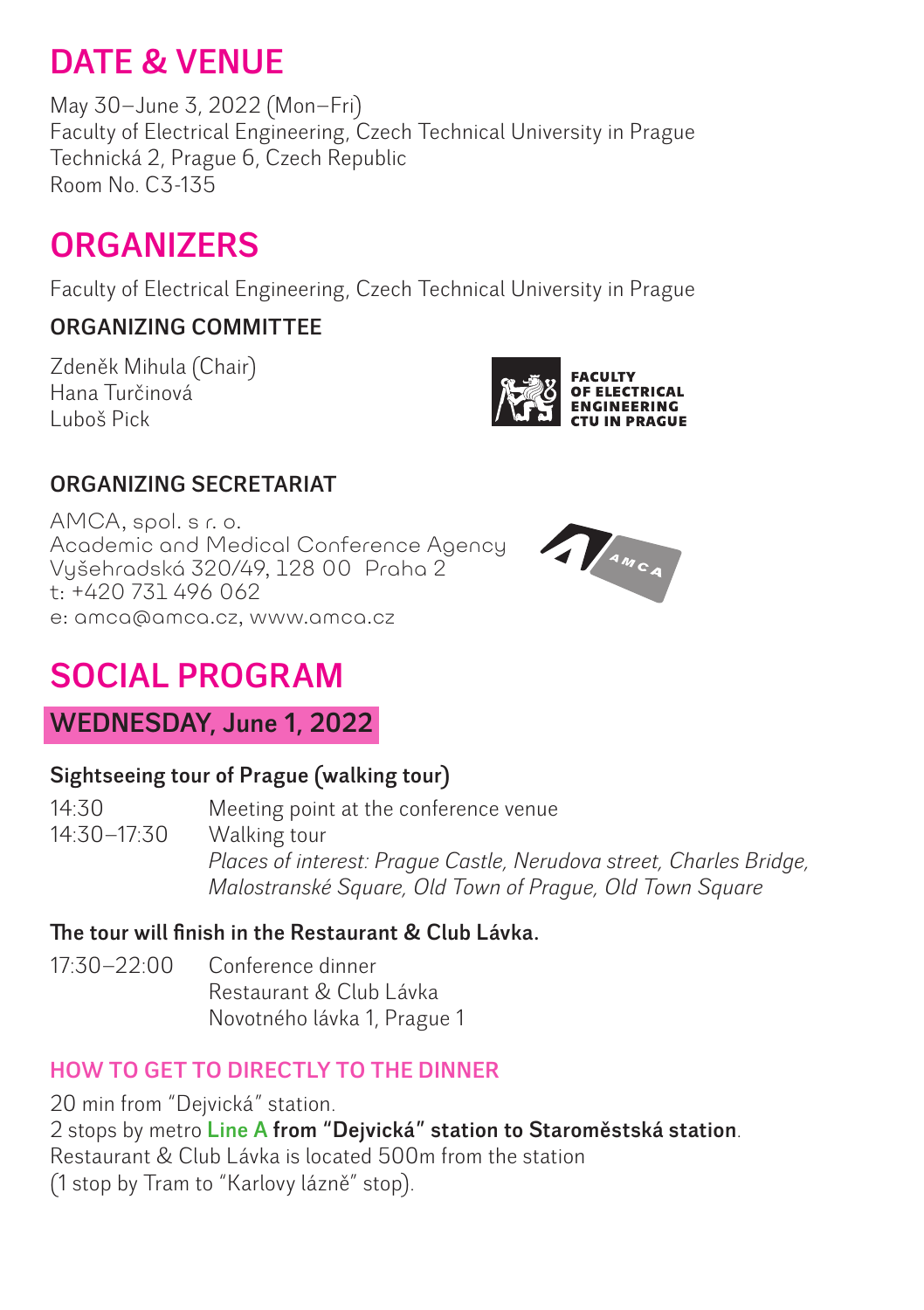## **SCIENTIFIC PROGRAM**

## **MONDAY, MAY 30, 2022**

| 8:00            | Registration                                                                                                                                                      |
|-----------------|-------------------------------------------------------------------------------------------------------------------------------------------------------------------|
| 8:30            | <b>Opening ceremony</b>                                                                                                                                           |
| $9:00 - 9:50$   | <b>Invited lecture</b><br>Symmetric gradient Orlicz-Sobolev spaces<br>Andrea Cianchi   University of Florence                                                     |
| 10:00-10:50     | <b>Invited lecture</b><br>Strongly nonlinear multiplicative inequalities with elliptic operators<br>Agnieszka Kałamajska   University of Warsaw                   |
| $10:50 - 11:20$ | <b>Coffee break</b>                                                                                                                                               |
| $11:20 - 12:10$ | <b>Invited lecture</b><br>Supercaloric functions for the parabolic p-Laplace equation<br>Juha Kinnunen   Aalto University                                         |
| 12:10-14:30     | <b>Lunch break</b>                                                                                                                                                |
| 14:30-15:20     | <b>Invited lecture</b><br>Weighted inequalities involving Hardy operators,<br>new results and applications<br>Amiran Gogatishvili   Institute of Mathematics, CAS |
| 15:20-15:50     | <b>Coffee break</b>                                                                                                                                               |
| 15:50-16:05     | Marcinkiewicz-Zygmund inequalities for scattered and random data<br>on the q-sphere<br>Thomas Jahn   TU Chemnitz                                                  |
| $16:10 - 16:25$ | Rate-optimal sparse approximation of compact break-of-scale<br>embeddings<br>Janina Hübner   Ruhr University Bochum                                               |
| $16:30 - 16:45$ | Regularity results for parabolic PDEs in scale of Besov and weighted<br>Sobolev spaces<br>Flóra Szemenyei   Friedrich-Alexander-Universität Erlangen-Nürnberg     |
| 16:50-17:05     | Optimal domains for the Cesaro operator minus Identity<br>Sorina Barza   Karlstad University                                                                      |
| 17:10-17:25     | Monotonicity in ordered measure spaces<br>Alejandro Santacruz Hidalgo   Western University, London, ON                                                            |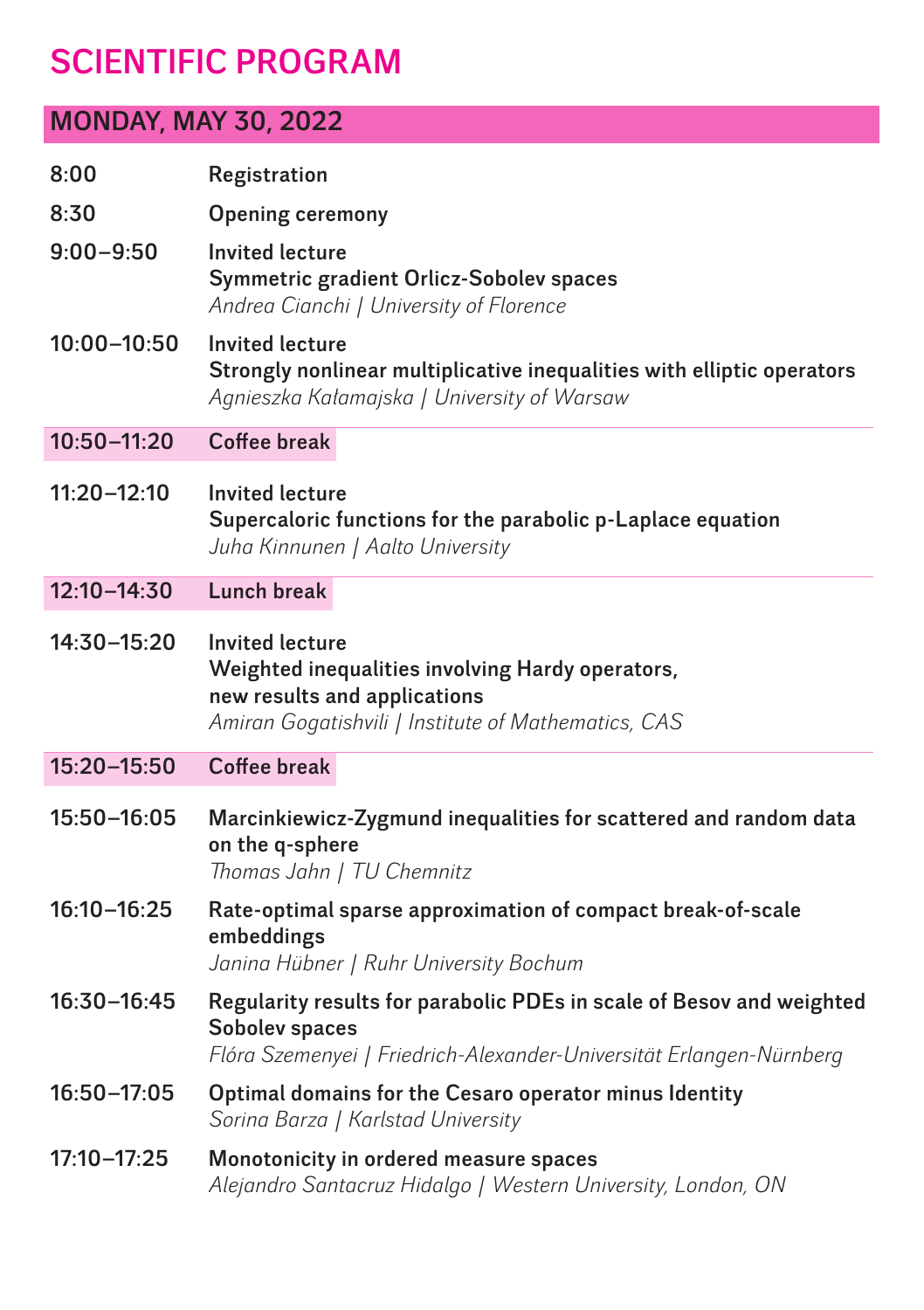**17:30–17:45 Existence of parabolic minimizers to the total variation flow on metric measure spaces**

*Cintia Pacchiano | Aalto University*

### **17:50–18:05 Hausdorff dimension of the critical set for violation of the Lusin N condition**

**Tomáš Roskovec | University of South Bohemia in Ceske Budejovice,** *University of Hradec Kralove*

### **TUESDAY, MAY 31, 2022**

| $9:00 - 9:50$   | <b>Invited lecture</b><br>Strongly nonlinear multiplicative inequalities with elliptic operators<br>Agnieszka Kałamajska   University of Warsaw                     |
|-----------------|---------------------------------------------------------------------------------------------------------------------------------------------------------------------|
| $10:00 - 10:50$ | <b>Invited lecture</b><br>Symmetric gradient Orlicz-Sobolev spaces<br>Andrea Cianchi   University of Florence                                                       |
| 10:50-11:20     | <b>Coffee break</b>                                                                                                                                                 |
| $11:20 - 12:10$ | <b>Invited lecture</b><br>Supercaloric functions for the parabolic p-Laplace equation<br>Juha Kinnunen   Aalto University                                           |
| 12:10-14:30     | <b>Lunch break</b>                                                                                                                                                  |
| 14:30-15:20     | <b>Invited lecture</b><br>Gradient flows in metric spaces in applications to solid mechanics<br>Martin Kružík   Institute of Information Theory and Automation, CAS |
| $15:20 - 15:50$ | Coffee break & poster session                                                                                                                                       |
| 15:50-16:05     | Weak limit of homeomorphisms in $W^{1,n-1}$ and (INV) condition<br>Anna Doležalová   Charles University                                                             |
| $16:10 - 16:25$ | 3D Schrödinger equations with singularities<br>Nevena Dugandžija   University of Novi Sad                                                                           |
| $16:30 - 16:45$ | The Wolff-Denjoy type theorem for semigroups of nonexpansive<br>mappings<br>Aleksandra Huczek   Pedagogical University of Krakow                                    |
| 16:50-17:05     | <b>Oscillations in Triebel-Lizorkin-Morrey spaces</b><br>Markus Weimar   Ruhr University Bochum                                                                     |
| $17:10 - 17:25$ | Characterising mixed Besov spaces with the half-period cosine basis<br>Kai Lüttgen   TU Chemnitz                                                                    |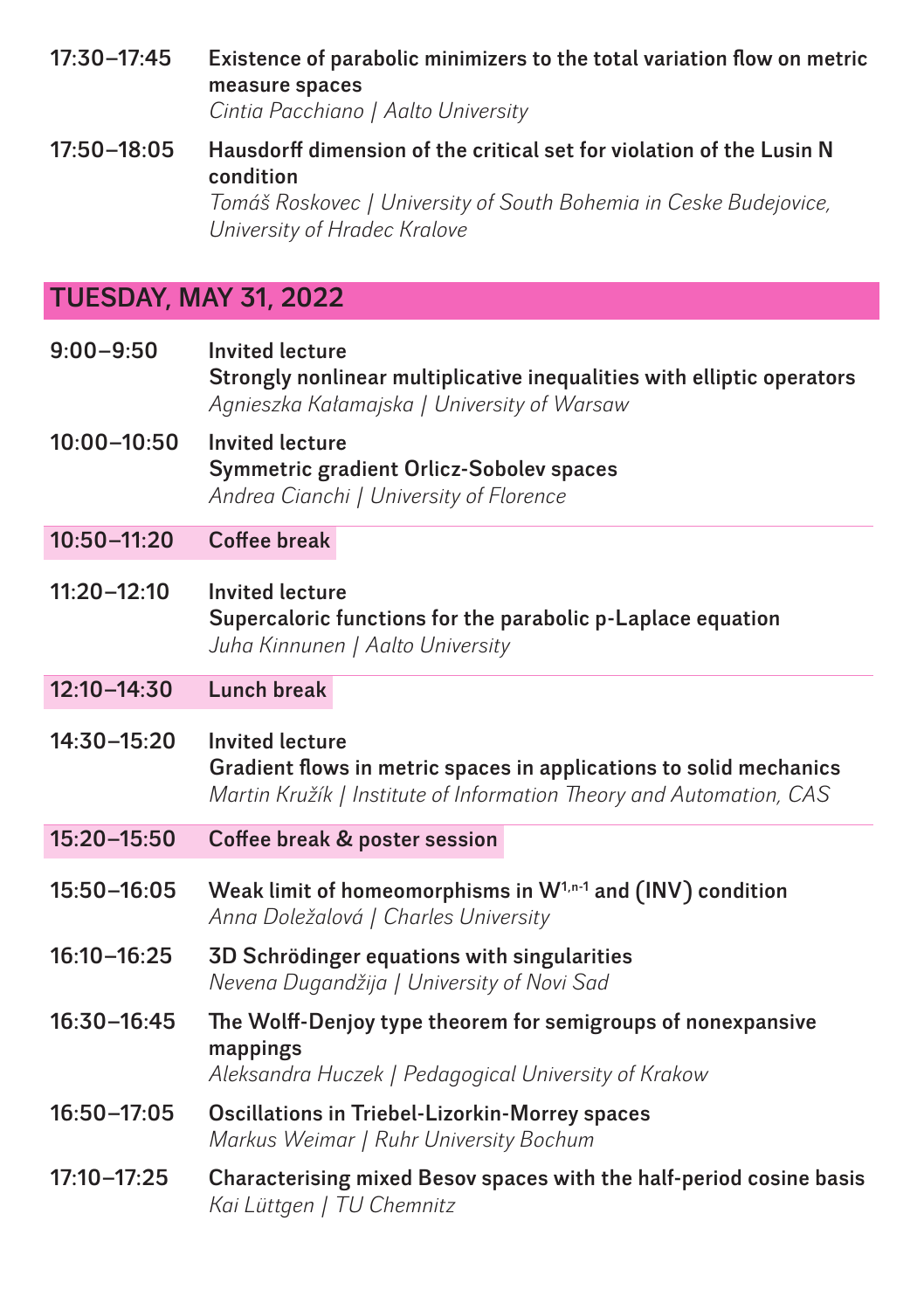**17:30–17:45 Microlocal defect distributions related to Hörmander spaces** *Ivana Vojnovic| University of Novi Sad*

**17:50–18:05 Optimal range for the Hilbert transform among fully symmetric spaces**

*Kanat Tulenov | Institute of Mathematics and Mathematical Modeling, Al-Farabi Kazakh National University*

### **WEDNESDAY, JUNE 1, 2022**

- **9:00–9:50 Invited lecture Weighted inequalities involving Hardy operators, new results and applications** *Amiran Gogatishvili | Institute of Mathematics, CAS*
- **10:00–10:50 Invited lecture Gradient flows in metric spaces in applications to solid mechanics** *Martin Kružík | Institute of Information Theory and Automation, CAS*
- **10:50–11:20 Coffee break**
- **11:20–12:10 Invited lecture Morrey smoothness spaces: A new approach** *Dorothee D. Haroske | Friedrich Schiller University*
- **12:10–14:30 Lunch break**
- **14:30 Sightseeing tour of Prague (walking tour)**
- **17:30 Conference dinner**

#### **THURSDAY, JUNE 2, 2022**

**9:00–9:50 Invited lecture Multilinear inequalities with singular kernels** *Lenka Slavíková | Charles University*

**10:00–10:50 Invited lecture Regularity of paths of the Wiener process and of the Brownian sheet** *Jan Vybíral | Czech Technical University in Prague*

#### **10:50–11:20 Coffee break**

**11:20–12:10 Invited lecture Morrey smoothness spaces: A new approach** *Dorothee D. Haroske | Friedrich Schiller University*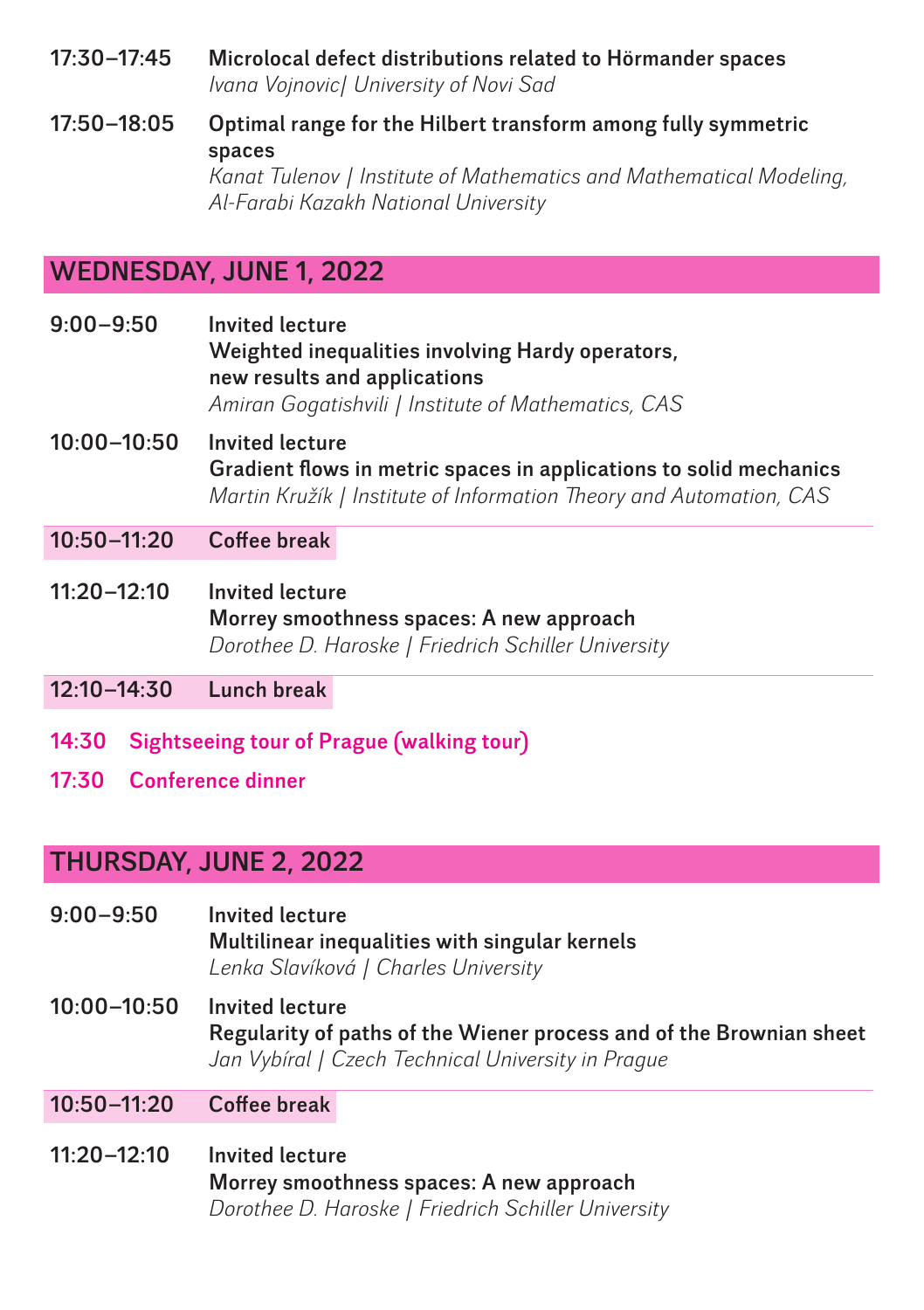| 12:10-14:20     | <b>Lunch break</b>                                                                                                                                                                                                |
|-----------------|-------------------------------------------------------------------------------------------------------------------------------------------------------------------------------------------------------------------|
| 14:20-14:35     | Hermite-Hadamard type inequalities and Fejer type inequalities with<br>applications<br>Mihaela Ribičić Penava   University of Osijek                                                                              |
| 14:40-14:55     | On Hausdorff and quasi-Hausdorff operators<br>Pankaj Jain   South Asian University                                                                                                                                |
| 15:00-15:15     | A numerical method for solving first order fuzzy initial value problems<br>Qamar Dallashi   United Arab Emirates University                                                                                       |
| $15:20 - 15:50$ | <b>Coffee break</b>                                                                                                                                                                                               |
| 15:50-16:05     | The space of Hardy-weights for quasilinear equations: Maz'ya-type<br>characterization and sufficient conditions for existence of minimizers<br>Ujjal Das   Technion-Israel Institute of Technology, Haifa, Israel |
| $16:10 - 16:25$ | Optimal Gagliardo-Nirenberg interpolation inequality for<br>rearrangement invariant spaces<br>Filip Soudský   Technical University of Liberec                                                                     |
| 16:30-16:45     | Inhomogeneous cancellation conditions for local Hardy spaces and<br>applications<br>Galia Dafni   Concordia University                                                                                            |
| $16:50 - 17:05$ | Faber-Schauder representations for limiting (mixed) Besov spaces<br>and consequences for optimal recovery<br>Serhii Stasyuk   TU Chemnitz                                                                         |
| $17:10 - 17:25$ | An efficient numerical method for locating zeros of polynomial<br>systems using multi-resultant<br>Muhammed Syam   United Arab Emirates University                                                                |
| $17:30 - 17:45$ | End-point norm estimates for Hardy operator<br>Bizuneh Demissie   Karlstad University                                                                                                                             |
| 17:50-18:05     | Derivations of flow of quantum genetic Lotka-Volterra algebras on<br>M2(C)<br>Sondos Syam/ United Arab Emirates University                                                                                        |
| 18:10-18:25     | Refinements of some classical inequalities via superquadraticity<br>Markos Fisseha Yimer   Karlstad University                                                                                                    |